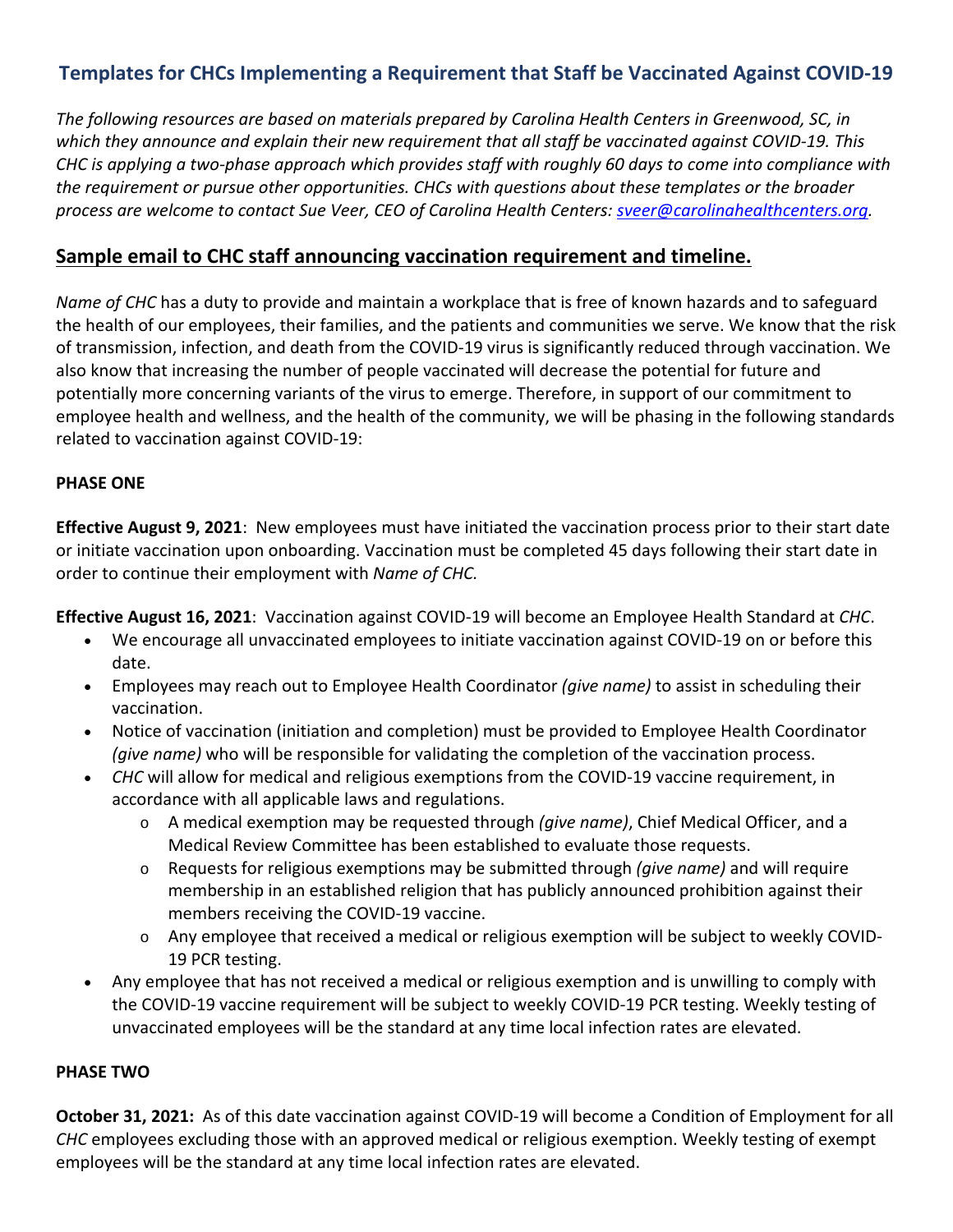In closing, we value all our employees and certainly hope that nobody will choose to leave due to this Employee Health Standard. We are hoping that providing this schedule for phasing in the COVID-19 vaccination as a condition of employment allows everyone time to address any questions and concerns that have thus far prevented you from becoming vaccinated. Please reach out to *CMO* or any member of the leadership team and we will be happy to provide you with resource material or put you in touch with other medical professionals who may help you in making this important decision.

# **Sample FAQs**

# *FAQs on COVID-19 Vaccination as a Condition of Employment*

## *As of August 6, 2021*

## **Does** *CHC* **plan to continue paying the \$300 Employee Wellness Incentive to employees who complete the vaccination process?**

As previously announced, up until October 31, 2021, any employee who provides documentation verifying that they are fully vaccinated will receive a \$300 Employee Wellness Incentive. Evidence of being fully vaccinated should be submitted to Employee Health Coordinator, *give name*. This Wellness Incentive will expire on October 31, 2021 when vaccination against COVID-19 becomes a condition of employment.

## **If an individual isn't vaccinated by October 31st and is not exempt, does that mean they can no longer be employed with CHC?**

Yes. Once COVID-19 vaccination becomes a condition of employment (October 31, 2021), an employee who chooses not to be vaccinated against COVID-19 and has no medical or religious exemption would not be meeting that condition of employment and therefore would not be eligible for continued employment with *CHC*. We hope no one makes that choice, which is why we are allowing over 60-days for people to make their decision about vaccination.

## **Is there something I can sign stating that I didn't want the vaccine and only got vaccinated to stay employed?**

We are not forcing anyone to get vaccinated against their will. In good conscience as a health care organization, we are implementing a policy where vaccination is a condition of employment. If an employee is not willing to become vaccinated and does not consent to that vaccination of their own free will, that is their choice. However, the consequence of that choice is that they are no longer eligible to remain employed. Given that, we would not allow an employee to sign a statement indicating that they were vaccinated against their will.

## **If an employee is terminated for not being vaccinated, do they qualify for unemployment?**

It is important to clarify that an employee who chooses not to be vaccinated and does not qualify for a medical or religious exemption is choosing not to fulfill a condition of employment. Therefore, the employee is not being terminated; rather, the employee is choosing not to fulfill the requirements for employment and are voluntarily relinquishing their ability to remain employed at CHC. An employee may file for unemployment any time they separate from an employer. Determination of eligibility will be made by the *XX state* Department of *Employment and Workforce/Labor & Employment*.

## **If an employee resigns because they are not willing to get vaccinated, can they ever be rehired?**

Like any employee in good standing who voluntarily separates from *CHC* and works a two-week notice, you would be eligible for rehire; however, eligibility for rehire does not guarantee reemployment or priority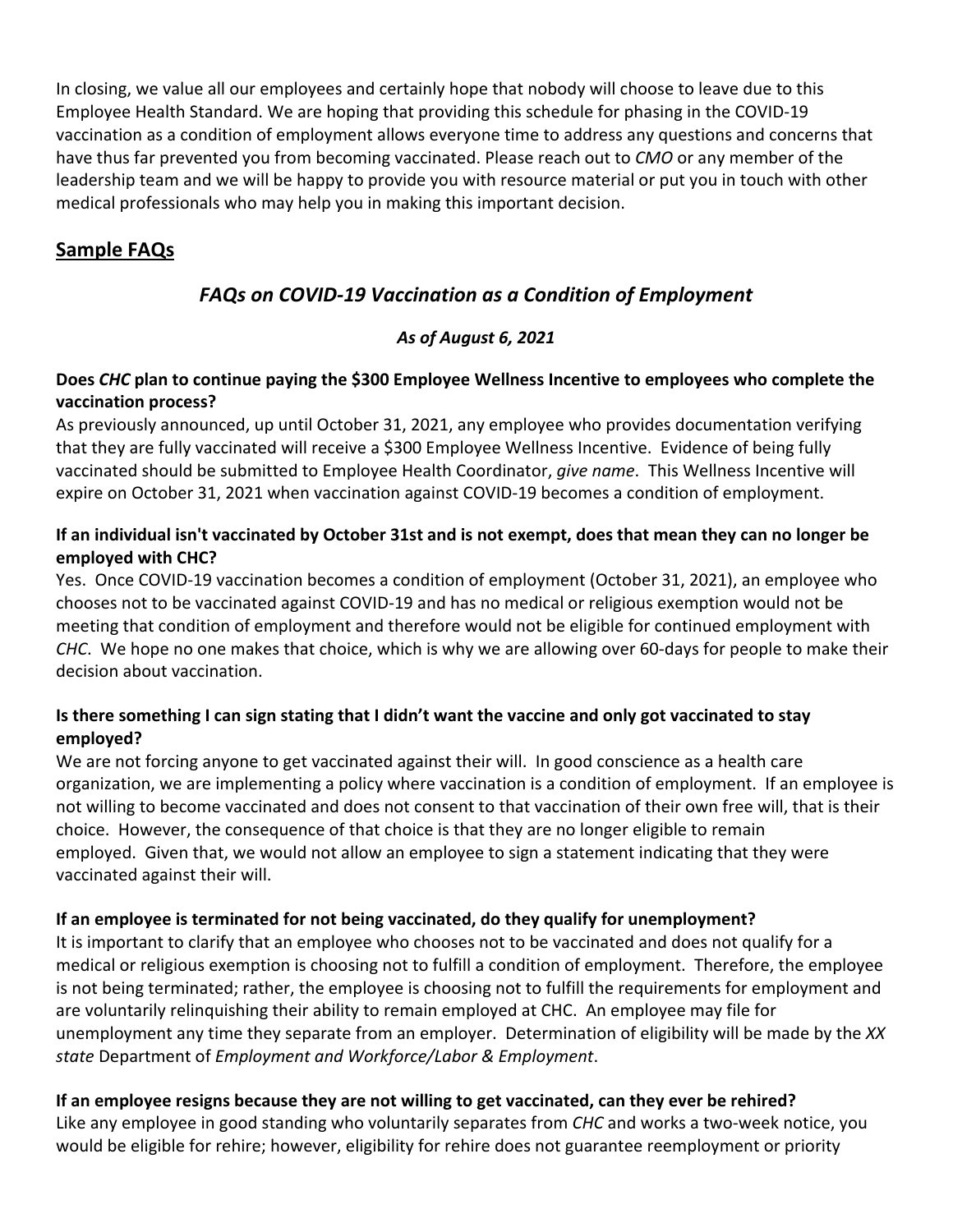consideration in the hiring process. If rehired, like all new employees, vaccination against COVID-19 would be a condition of employment.

## **If a staff member chooses to give notice, will they receive a payout of their annual leave if they complete that notice?**

Consistent with *CHC*'s employment policies, an employee who voluntarily terminates their employment and works the required notice will be eligible for a payout of accrued annual leave up to the maximum hours allowable.

## **If a staff member has "natural immunity" as defined by the CDC is that acceptable in place of the vaccine until they are no longer naturally creating antibodies?**

No. Studies have shown that those who had COVID early on are at higher risk of hospitalization and death. Vaccination is still recommended. The more recently you acquired COVID-19 infection, the less chance of hospitalization or death, but the best overall protection is previous infection with COVID **plus** the COVID vaccine.

## **Will students and others who do rotations in our practices be required to be vaccinated against COVID-19?**

It is our expectation that individuals coming into any of our locations for educational experience would be vaccinated against COVID-19. This will be a consideration when applications are submitted to Human Resources.

### **Can you clarify the weekly testing requirement for those who choose not to become vaccinated or who receive medical or religious exemptions?**

First, we would like to clarify that the weekly testing requirement would be a PCR test, not an antigen test. Beginning August 16, 2021 and up until the time when being fully vaccinated against COVID-19 becomes a condition of employment (October 31, 2021) the weekly testing requirement applies to all unvaccinated individuals including those who have requested or received medical or religious exemption. Beginning November 1, 2021, when vaccination is a condition of employment, the weekly PCR testing will be required for those who are unvaccinated due to a medical or religious exemption only when local infection rates are elevated.

### **Who can I hold responsible if I have side effects from the vaccine that require medical treatment?**

All vaccines, prescription medication, OTC medicines, dietary supplements, and even some foods may result in unexpected side effects; however, through informed consent and personal choice, absent any negligence on the part of another party, an individual assumes that risk. There is no one that will be held responsible if you have an unexpected side effect. If a reaction to the vaccine required medical treatment, that cost could be processed through your insurance like any other qualifying medical expenses.

### **If a staff member is fully vaccinated and later develops COVID, will they qualify for FFCRA leave or will they have to use their sick time? Or can they take it without pay?**

A vaccinated person who becomes infected with COVID-19 would be eligible to apply for emergency medical leave under the FFCRA. However, the FFCRA is scheduled to expire on September 31, 2021, after which employees may use any accrued paid time off – sick, annual, or floating holiday. If the employee has no remaining paid leave available, they may request leave without pay through their supervisor.

## **As staff are getting vaccinated if they experience side effects like fever and flu-like symptoms will they receive FFCRA paid leave?**

Side effects from receiving the COVID-19 vaccination would be a qualifying event for emergency medical leave under the FFRCA. However, the FFCRA is scheduled to expire on September 31, 2021, after which employees